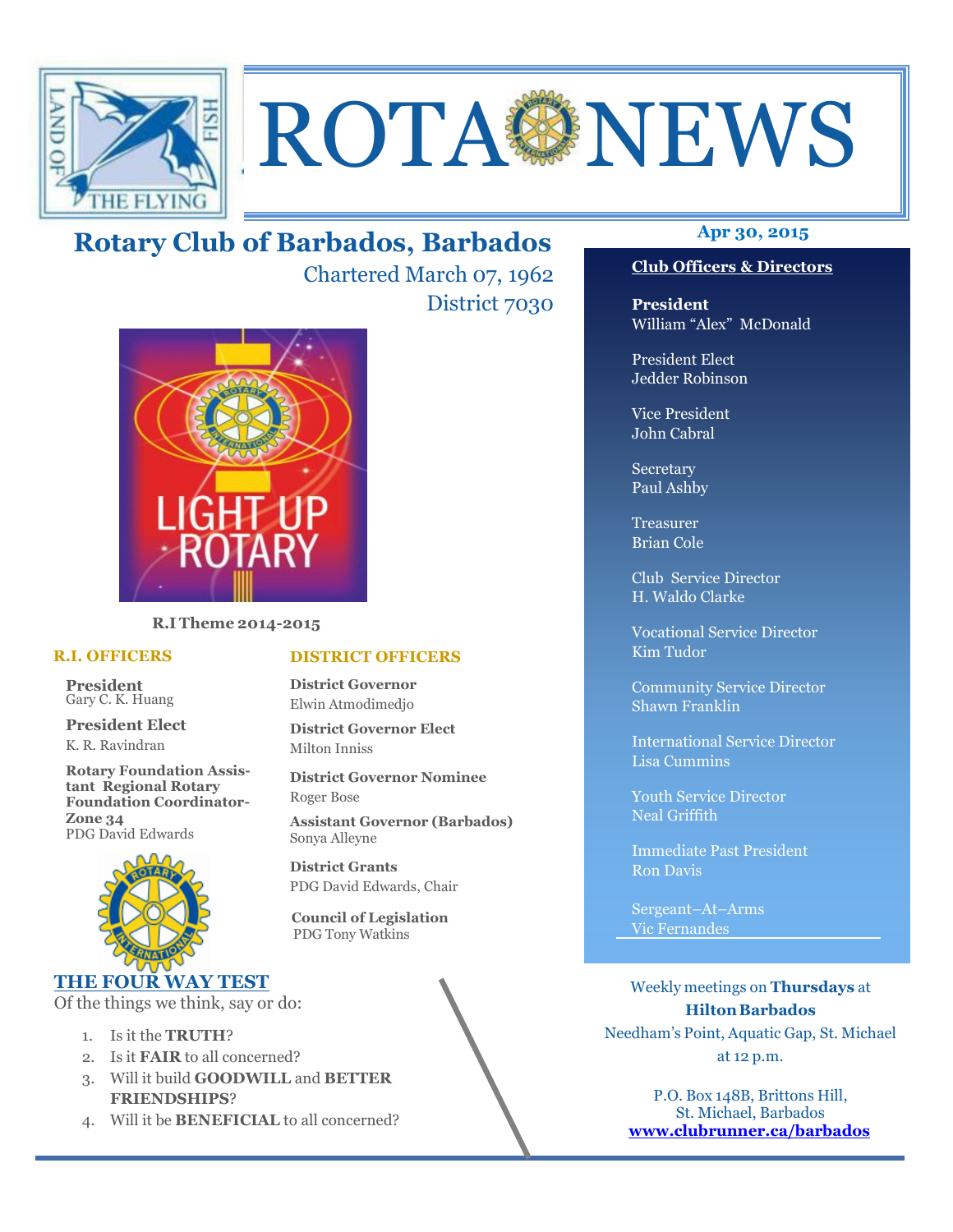### **THE ROTARY CLUB OF BARBADOS WELCOMES ALL VISITING ROTARIANS AND GUESTS April - Magazine Month**

Today is a Fellowship Meeting

### **Our Greeters are Past President Ron Davis & Chair, Dr. Ron Ramsay**

**Past President Ron Davis** joined the Club on April 24, 2003, He was introduced by Treasurer Brian Cole. His Classification is Finance Corporations.

Before taking up the mantle of leadership for the year 2013-14, he served on two occasions as Treasurer—a total of four years. In his year as Fund Raising Chair he championed the School House Project, which will require the commitment of the club for a number of years. This is a very special cause.



In 2007-08 was given a special award for dedication and service to RCOB. In 2009 awarded a Paul Harris Fellowship. In 2010-11 awarded Rotarian of the Year in recognition of his leadership and fundraising for The Schoolhouse for Special Needs. In 2013 While President Elect took back over the position of Treasurer for the period January to June 2013.



**Heartbeat International Chair Dr. Ronnie Ramsay** joined the Club on Oct 24, 2002. He was introduced by PP Roger Smith. His Classification is Dentistorthodontics. He served as Director Community Service 2005-06, International Service 2009-10 and Dpt. Director Club Service 2012-13 and currently serves as the Chair of the Heartbeat International Committee and a member of the Guest Speaker & Classification and Children's Homes Committees. He served as

Chair Centennial Poster Competition 2003, Rotary Mini Olympics - 2007 -2010 and RYLA Coordinating Committee 2009. He was awarded a Paul Harris Fellow 2010

### ————————————————————————————————-- **HIGHLIGHTS OF THE FELLOWSHIP MEETING WITH THE 2016 CONFERENCE APPEAL APRIL 23, 2015**

Guest Speaker AG&PP Sonya presented **"Barbados 2016 – 24th District 7030 PETS, Assembly and Conference comes to town."**



# *Who is responsible?*

- •*District Governor Elect Milton Inniss*
- •*Conference Chair PP Sonya Alleyne*
- •*Dep. Conference Chair PP Elvin Sealy*
- •*Conference Treasurer Brian Cole*
- •*Advisors ARRFC David Edwards, PDG Tony Watkins, PP Joe Steinbok*
- •*Host Clubs RCOB, RCBW and RCBS*

# *When is it?*

*April 20th to 23rd, 2016* 

- *President Elect Training and Secretaries: Ap 20& 21*
- *Assembly and Conference April 22 & 23*

# *What are the Events?*

- •*President Elect Training and Secretaries*
- •*Opening Ceremony*
- •*Assembly and Conference*
- •*Home Hospitality*
- •*Spouses tours*
- •*Closing Ceremony*

### **HIGHLIGHTS OF THE FELLOWSHIP MEETING WITH THE 2016 CONFER-ENCE APPEAL HELD ON APRIL 23, 2015 (Cont'd)**  *COMMITTEES*

- 
- •*Sponsorship*
- •**Events** venue preparation
- •*Events programme*
- •*Booklet*
- •*Bags*
- •*Communica4on Press Releases, Social Media*
- •*Transporta4on*
- •*ICT* Conference Website, Online registration, Online *payments, Hotels*
- •*Accommoda4on*
- •*Secretariat*
- •*House of Friendship*
- •*Hospitality Suite*
- •*Guest Speakers Conference Lunch, Closing Ceremony*
- •*Equipment*
- •*Transla4on French*

# *What do you need to do?*

- •*Volunteer to be on a committee*
- •*Register for the Conference*
- •*Take the week off work*

# *This is our opportunity to be a Gift to the District………….. See the Video on our website*



RI President-elect K.R. "Ravi" Ravindran announces his presidential theme for 2015-16, Be a Gift to the World, at the opening session of the International Assembly in San Diego, California, USA.

*By Ryan Hyland, Rotary News,12-JAN-2015*

# **MEETING DETAILS - Thursday April 23 SAA - PP Vic Fernandes**

- Attendance 54%
- **Raffle \$116.27**
- **Winner Past President Norman**
- **Fines \$210.00**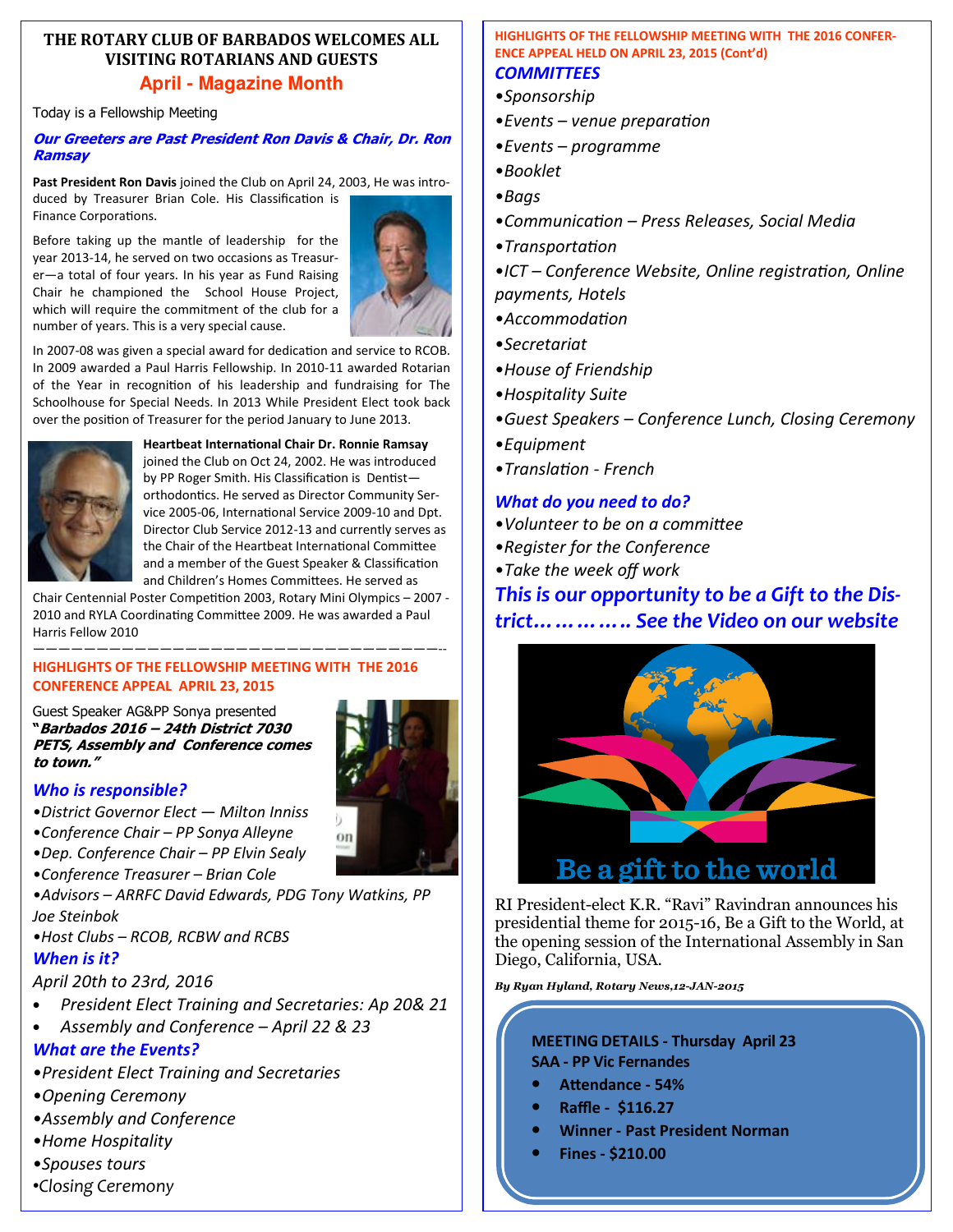### **EVENTS**

The RCOB Senior Citizens Sunset Concert was held at the Main Guard Garrison on 26 April 2015. Approximately 105 senior citizens, staff and relatives attended from the following homes:

St. Lucy District Hospital, Beula-Lin Seniors Home, St. Philip District Hospital, Gordon Cummins Hospital, St. Michael Geriatric Hospital, The Almair Home, Vauxhall Senior Village and Ocean View Nursing Home

The musical renditions were provided by the following: The BCC Jazz Ensemble under the direction of Janelle Headley, The Erdiston Teacher College Choir, Antony Grazette from the Vauxhall Senior Village, The Gospel Comforters and Sister Marshall

The senior citizens and staff expressed their thanks to the Rotarians for a very enjoyable evening and providing the opportunity for the outing.

PEE Lisa performed the duties of MC and photographer for the evening and PE Jedder and Dir. Shawn brought greetings from the Club.

PP Norman provided the technical support and 9 Rotarians provided the logistic support for the evening.

A great evening for the Community Service team.

**Reporting by PD Commander Willie** 







### **—————————————————————————————————- CLUB VISITS Visit to RCoB—West—April 21**



Podium: Dir Winfield King, Sec Morton Holder, President Alex- President Horace and Mr. Jeff Broomes.

Present from RCoB, Barbados were: Pres Alex; Pres. Elect Jedder, VP John, Director Elect Tracy Archer, Director Neal and Diana Douglin

### **Visit to RCoB—South -Apr 22**

 Rtn. Sue Present were: President Alex President Elect Jedder Director Elect Winston Secretary Paul Past DIrector Heather Vice President John

### **UP COMING EVENTS**

### **Senator Kerry –Ann Ifill to deliver opening address at Rotary Autism seminar!**

Senator Kerry-Ann Ifill, President of the Council of the Disabled has graciously agreed to make the opening address at the Impacting Autism through Early Inter**vention** – seminar and workshop being held at the Cave Hill School of Business on **Monday May 18th, 2015.**

As you may be aware, Rotary Clubs across the district have embarked on a series of Autism Sensitisation activities both within their clubs and for the general public.

The Rotary Club of Barbados has opted to focus on Early Intervention. Research has demonstrated that when early intervention techniques are implemented, it can fundamentally improve the ability of the child with autism to develop to his/her fullest potential.

This seminar is directed towards caregivers, aunties in the day nurseries and children's homes, pre-school teachers and even Sunday school teachers! We are addressing those who typically work with newborns and up to children as old as nine years. The seminar commences at 9:00 am and runs until 3:00 p.m. The seminar is free.

### **—————————————————————- May 21-24 -29th District 7030 Rotaract Conference**

The conference planning committee has asked that I share the following with you.

Rotarians who wish to attend the conference are being offered the following special rates:

**BDS\$400 if paid on or before April 24, 2014; or** 

**USD\$450 if paid after April 24, 2014 but prior to April 30, 2015.** 

 The above includes entry to all conference events including the opening ceremony, all training sessions, closing ceremony and a theme party. Also includes conference materials and meal.

**These rates do not include accommodation and transportation.** 

 For those who prefer to attend specific events, the fees are quoted below in Barbados dollars.

Training - Day 1 - \$60 Opening Ceremony - \$85 Training - Day  $2 - $60$ 

Training - Day 3 - \$60 Cruise—Pirates of the Caribbean - \$70<br>All 3 days training - \$150 Community Service Event - \$40 Community Service Event - \$40

 The planning committee asks that you indicate your interest in attending any of the above events by sending an email with the relevant details to chairperson@rotaractbarbados.org or

co-chair@rotaractbarbados.org on or before **April 30, 2015**.

For additional information on the conference and the full agenda please go to http://www.rotaractbarbados.org/

 The proposed theme for conference in 2015 is Building - Integrating - Motivating (BIM) through Service. The conference planning committee expects to attract over 200 delegates from Barbados and across the Caribbean. **By YS Director Neal** 

**—————————————————————-** 

# **EVERY ROTARIAN EVERY YEAR**

There are three things I want you to consider. Remember all amounts are US\$. And Credit card driven.

1. Giving US\$100-\$120 per year minimum

You can give the \$100 or any higher amount you can afford in one payment Or you can set up a recurring (minimum) monthly payment of at least \$10. When your giving reaches \$1,000, you become a Paul Harris FELLOW

2 . Give US\$1,000 annually and become a member of the PAUL HARRIS SOCIETY (or a one time \$10,000 and become a major Donor). Again, this can be done as one payment or as \$85 monthly

You can also either give by way of cash or estate planning, providing long term commitments to the permanent fund of the Rotary Foundation.

A gift of \$1,000 or more will designate you as a benefactor and \$10,000 or more makes you a member of the Bequest Society

3. And remember too that we benefit from some of the money coming back to us for grants. The Rotary Club of Portsmouth , Dominica, just almost two years old has just been awarded a Global Grant to construct an Emergency Room at Portsmouth Hospital.

*By PDG David*